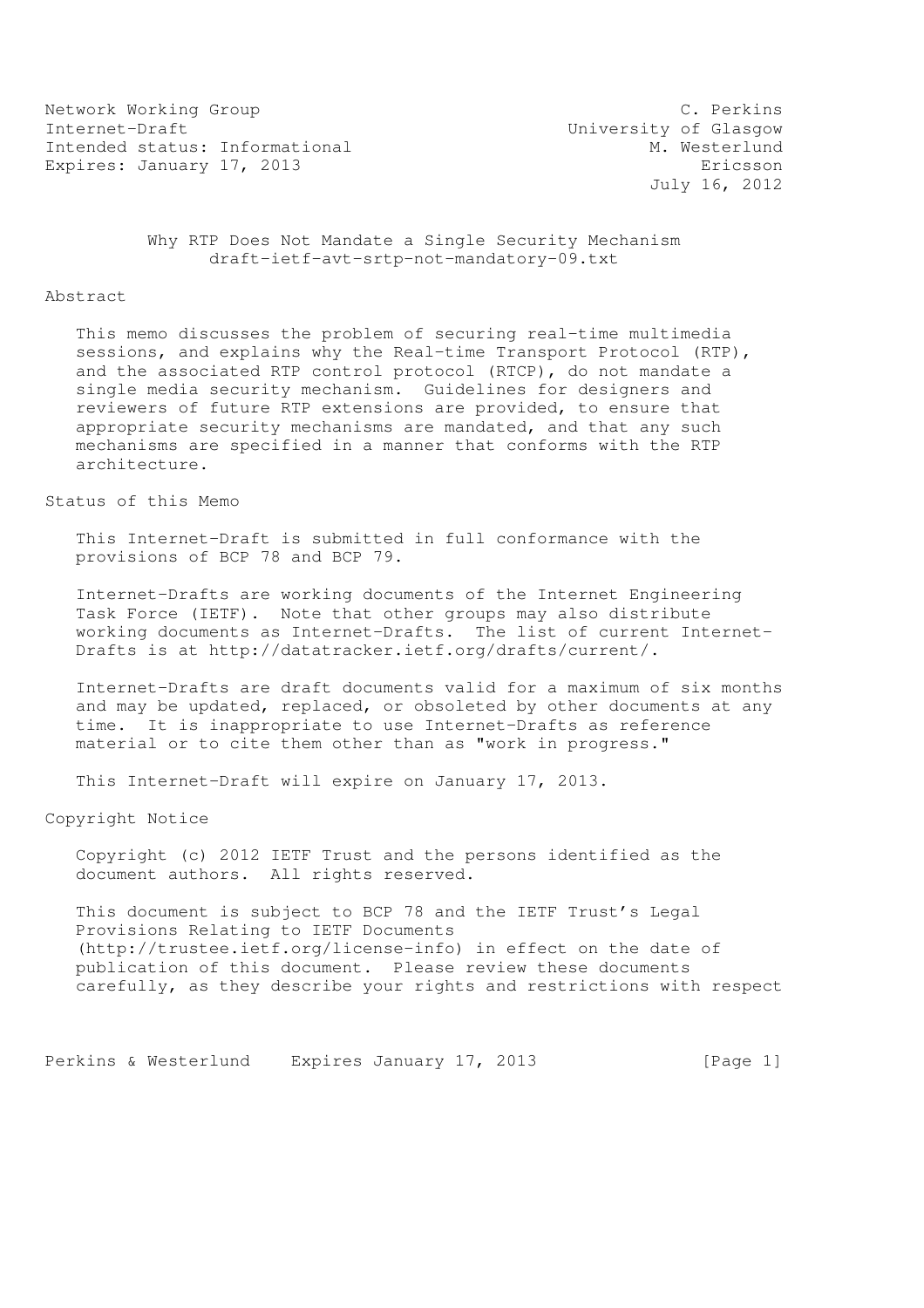to this document. Code Components extracted from this document must include Simplified BSD License text as described in Section 4.e of the Trust Legal Provisions and are provided without warranty as described in the Simplified BSD License.

Table of Contents

|    | RTP Applications and Deployment Scenarios 3            |  |
|----|--------------------------------------------------------|--|
|    |                                                        |  |
| 4. | RTP Session Establishment and Key Management 5         |  |
|    | 5. On the Requirement for Strong Security in Framework |  |
|    |                                                        |  |
|    | 6. Security Mechanisms for RTP 6                       |  |
|    |                                                        |  |
|    |                                                        |  |
| 9. |                                                        |  |
|    |                                                        |  |
|    |                                                        |  |
|    |                                                        |  |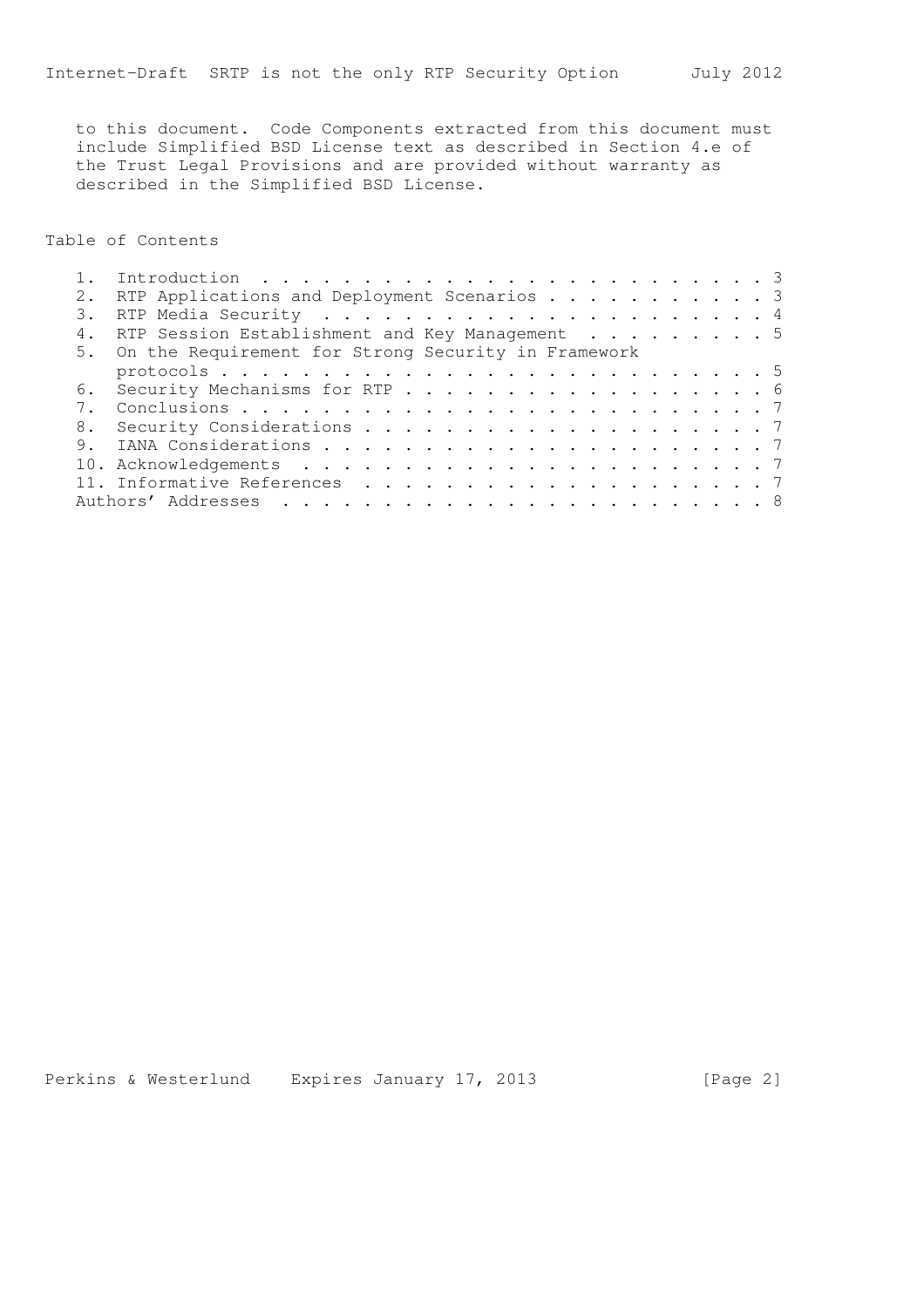# 1. Introduction

 The Real-time Transport Protocol (RTP) [RFC3550] is widely used for voice over IP, Internet television, video conferencing, and other real-time and streaming media applications. Despite this use, the basic RTP specification provides only limited options for media security, and defines no standard key exchange mechanism. Rather, a number of extensions are defined that can provide confidentiality and authentication of RTP media streams and RTCP control messages. Other mechanisms define key exchange protocols. This memo outlines why it is appropriate that multiple extension mechanisms are defined rather than mandating a single security and keying mechanism.

 The IETF policy on Strong Security Requirements for IETF Standard Protocols [RFC3365] (the so-called "Danvers Doctrine") states that "we MUST implement strong security in all protocols to provide for the all too frequent day when the protocol comes into widespread use in the global Internet". The mechanisms defined for use with RTP allow these requirements to be met. However, since RTP is a protocol framework that is suitable for a wide variety of use cases, there is no single security mechanism that is suitable for every scenario. This memo outlines why this is the case, and discusses how users of RTP can meet the requirement for strong security.

 This memo provides information for the community and for reviewers of future RTP-related work in the IETF. It does not specify a standard of any kind.

### 2. RTP Applications and Deployment Scenarios

 The range of application and deployment scenarios where RTP has been used includes, but is not limited to, the following:

- o Point-to-point voice telephony (fixed and wireless networks)
- o Point-to-point voice and video conferencing
- o Centralised group video conferencing with a multipoint conference unit (MCU)
- o Any Source Multicast video conferencing (light-weight sessions; Mbone conferencing)
- o Point-to-point streaming audio and/or video
- o Source-specific multicast (SSM) streaming to large group (IPTV and 3GPP Multimedia Broadcast Multicast Service (MBMS) [MBMS])

Perkins & Westerlund Expires January 17, 2013 [Page 3]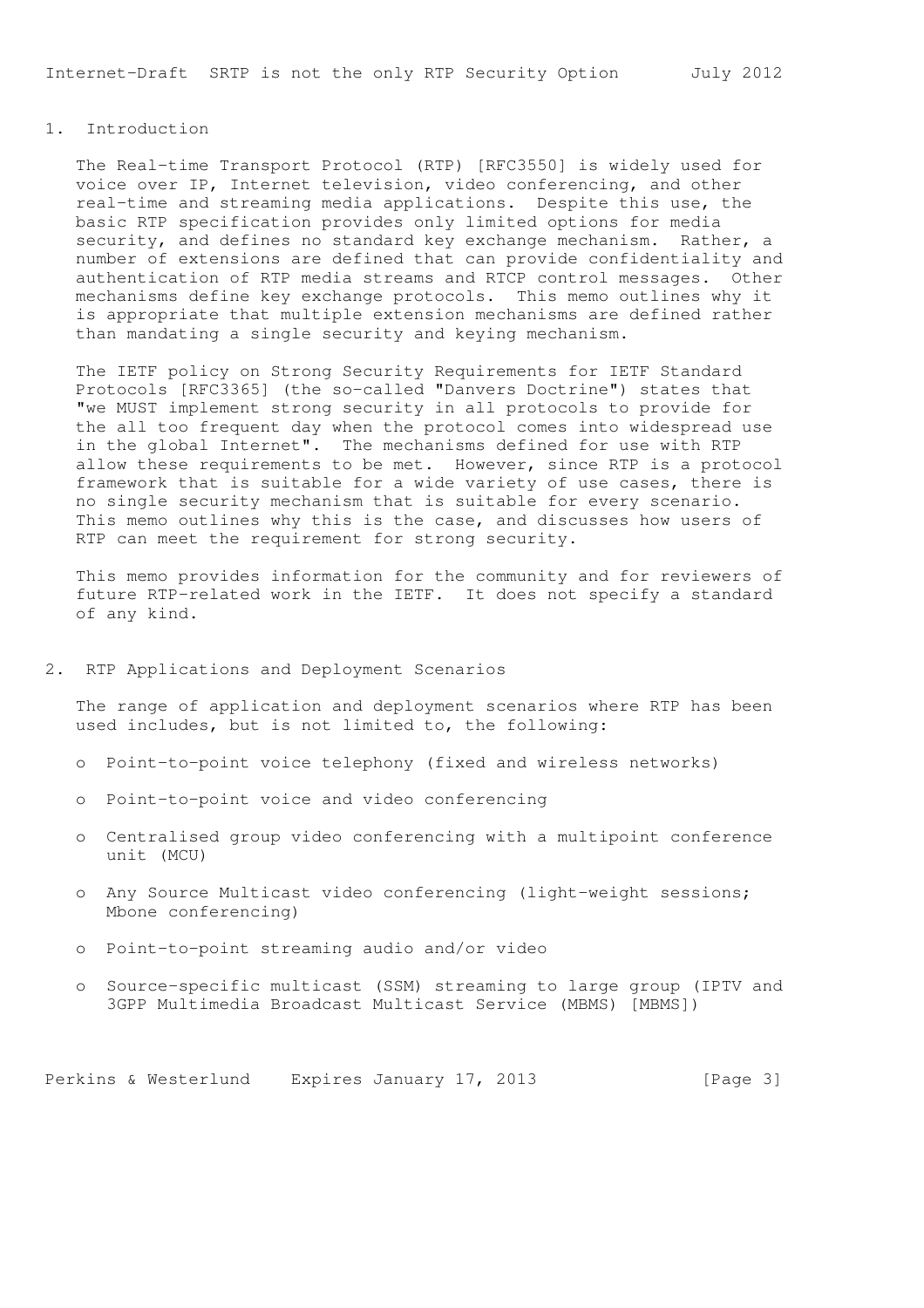- o Replicated unicast streaming to a group
- o Interconnecting components in music production studios and video editing suites
- o Interconnecting components of distributed simulation systems
- o Streaming real-time sensor data (e.g., e-VLBI radio astronomy)

 As can be seen, these scenarios vary from point-to-point to large multicast groups, from interactive to non-interactive, and from low bandwidth (kilobits per second) telephony to high bandwidth (multiple gigabits per second) video and data streaming. While most of these applications run over UDP [RFC0768], some use TCP [RFC0793], [RFC4614] or DCCP [RFC4340] as their underlying transport. Some run on highly reliable optical networks, others use low rate unreliable wireless networks. Some applications of RTP operate entirely within a single trust domain, others are inter-domain, with untrusted (and potentially unknown) users. The range of scenarios is wide, and growing both in number and in heterogeneity.

### 3. RTP Media Security

 The wide range of application scenarios where RTP is used has led to the development of multiple solutions for securing RTP media streams and RTCP control messages, considering different requirements.

 Perhaps the most widely applicable of these security options is the Secure RTP (SRTP) framework [RFC3711]. This is an application-level media security solution, encrypting the media payload data (but not the RTP headers) to provide confidentiality, and supporting source origin authentication as an option. SRTP was carefully designed to be both low overhead, and to support the group communication and third-party performance monitoring features of RTP, across a range of networks.

 SRTP is not the only media security solution in use, however, and alternatives are more appropriate for some scenarios, and necessary in some cases where SRTP is not suitable. At present, there is no media security protocol that is appropriate for all the environments where RTP is used. Multiple RTP media security protocols can be expected to remain in wide use for the forseeable future.

 The range of available RTP security options, and their applicability, are described in [I-D.ietf-avtcore-rtp-security-options].

Perkins & Westerlund Expires January 17, 2013 [Page 4]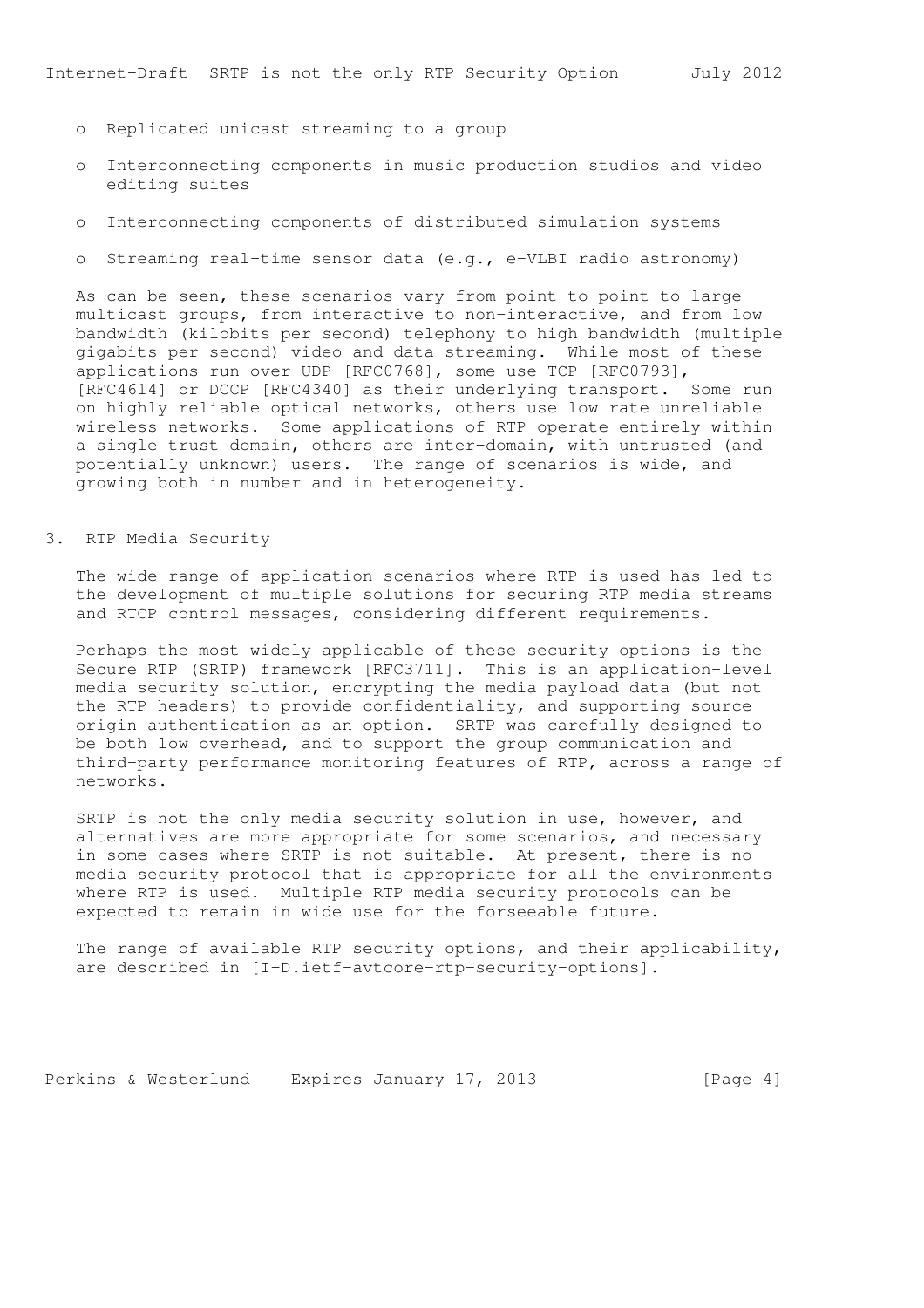### 4. RTP Session Establishment and Key Management

 A range of different protocols for RTP session establishment and key exchange exist, matching the diverse range of use cases for the RTP framework. These mechanisms can be split into two categories: those that operate in-band on the media path, and those that are out-of band and operate as part of the session establishment signalling channel. The requirements for these two classes of solution are different, and a wide range of solutions have been developed in this space.

 A more detailed survey of requirements for media security management protocols can be found in [RFC5479]. As can be seen, the range of use cases is wide, and there is no single key management protocol that is appropriate for all scenarios. These solutions have been further diversified by the existence of infrastructure elements such as authentication solutions that are tied into the key management. Some of the available keying options for RTP sessions are described in [I-D.ietf-avtcore-rtp-security-options], although this list is not ensured to be exhaustive but include the ones known to the authors at the time of publication.

5. On the Requirement for Strong Security in Framework protocols

 The IETF requires that all protocols provide a strong, mandatory to implement, security solution [RFC3365]. This is essential for the overall security of the Internet, to ensure that all implementations of a protocol can interoperate in a secure way. Framework protocols offer a challenge for this mandate, however, since they are designed for use by different classes of applications, in different environments. The different use cases for the framework have different security requirements, and implementations designed for different environments are generally not expected to interwork.

 RTP is an example of a framework protocol with wide applicability. The wide range of scenarios described in Section 2 show the issues that arise in mandating a single security mechanism for this type of framework. It would be desirable if a single media security solution, and a single key management solution, could be developed, suitable for applications across this range of use scenarios. The authors are not aware of any such solution, however, and believe it is unlikely that any such solution will be developed. In part, this is because applications in the different domains are not intended to interwork, so there is no incentive to develop a single mechanism. More importantly, though, the security requirements for the different usage scenarios vary widely, and an appropriate security mechanism in one scenario simply does not work for some other scenarios.

Perkins & Westerlund Expires January 17, 2013 [Page 5]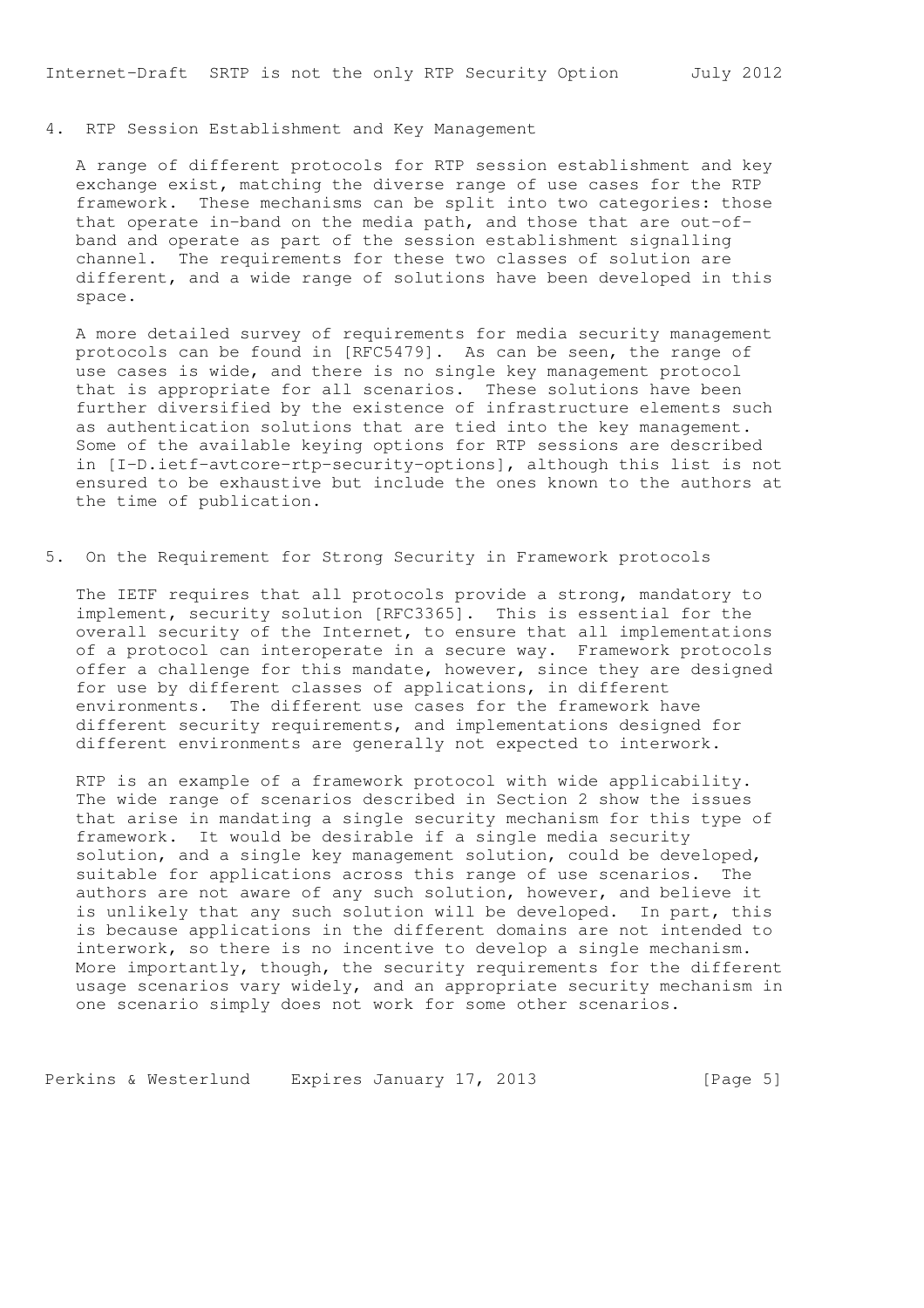Internet-Draft SRTP is not the only RTP Security Option July 2012

 For a framework protocol, it appears that the only sensible solution to the strong security requirement of [RFC3365] is to develop and use building blocks for the basic security services of confidentiality, integrity protection, authorisation, and authentication. When new uses for the framework arise, they need to be studied to check if the existing building blocks satisfy the requirements. A mandatory to implement set of security building blocks can then be specified for that usage scenario of the framework.

 Therefore, when considering the strong and mandatory to implement security mechanism for a specific class of applications, one has to consider what security building blocks need to be supported. To maximize interoperability it is important that common media security and key management mechanisms are defined for classes of application with similar requirements. The IETF needs to participate in this selection of security building blocks for each class of applications that use the protocol framework and are expected to interoperate where IETF has the appropriate knowledge of the class of applications.

## 6. Security Mechanisms for RTP

 RTP is a framework protocol, so the arguments in in Section 5 apply. The security building blocks available for RTP at the time of this writing are described in [I-D.ietf-avtcore-rtp-security-options]. That memo also gives examples of how those security building blocks can be combined to give mandatory to implement security for some RTP application scenarios.

 RTP can be extended in different ways. Two important extension points are RTP Payload Formats and RTP Profiles. An RTP Payload Format defines how the output of a new media codec can be used with RTP. It is appropriate for an RTP payload format to discuss specific security implications of using that codec with RTP, but it is not appropriate for an RTP payload format to mandate the use of SRTP, or any other security building blocks, since that payload format might be used in a range of different scenarios.

 RTP profiles are larger extensions that adapt the RTP framework for use with particular classes of application. In some cases, those classes of application might share common security requirements so that it could make sense for an RTP profile to mandate particular security options and building blocks. In other cases, though, an RTP profile is applicable to such a wide range of applications that it would not make sense for that profile to mandate particular security building blocks be used. Any new RTP profile ought to discuss if it makes sense to mandate particular security building blocks be used

Perkins & Westerlund Expires January 17, 2013 [Page 6]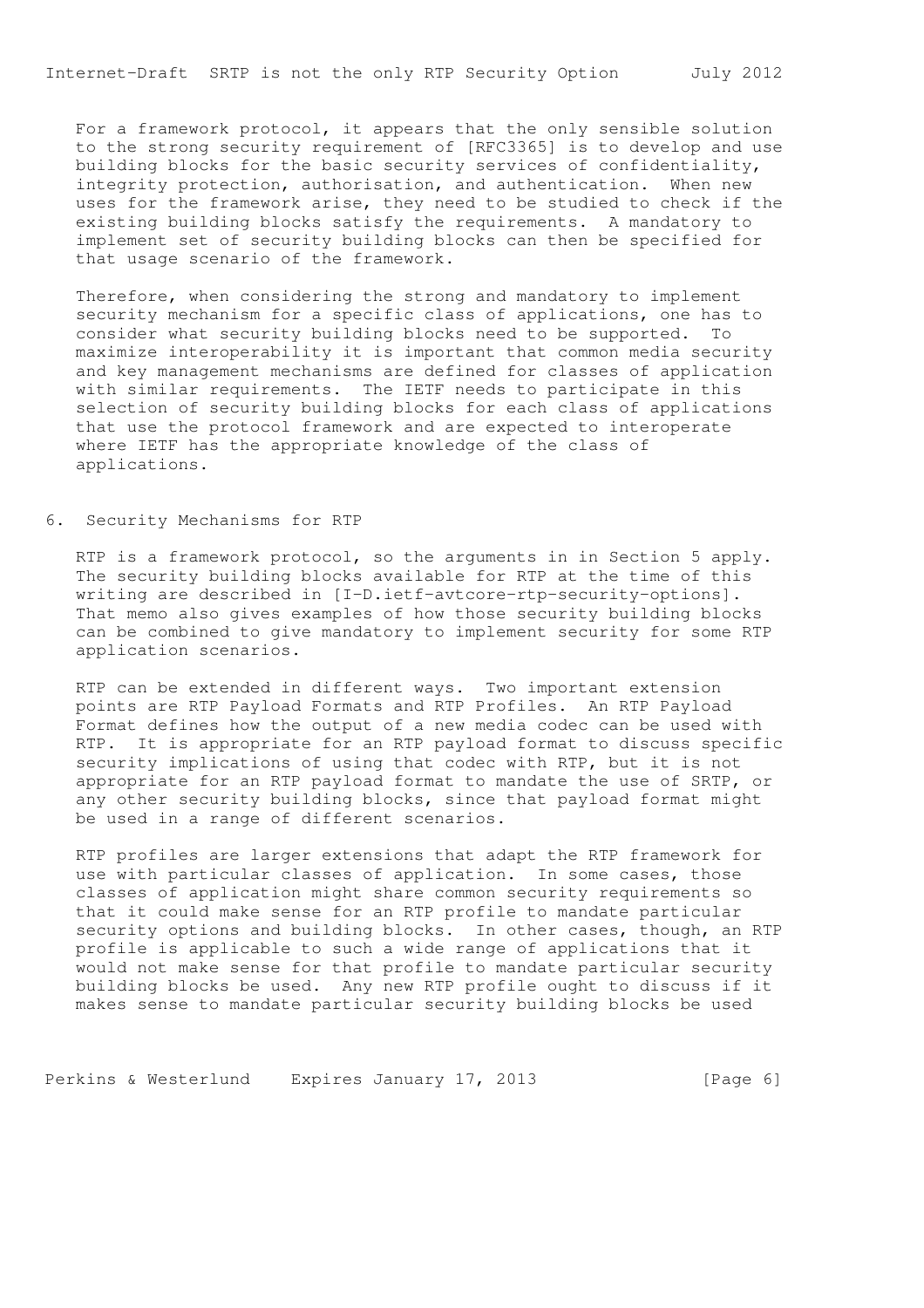with implementations of that profile, but without the expectation that all RTP profiles will mandate particular security solutions.

7. Conclusions

 RTP is used in a wide range of scenarios, without comon security requirements. Accordingly, a single security solution cannot be mandated for all scenarios. In the absence of such a solution, it is hoped that this memo explains why SRTP is not mandatory as the media security solution for RTP-based systems, and why we can expect multiple key management solutions for systems using RTP.

 It is important consider how strong and interoperable security can be offered for every scenario in which RTP applications are used, and for every class of RTP applications. This will require analysis to determine the security requirements, followed by the selection of a mandatory to implement security building blocks for that class of application, including the desired RTP traffic protection and key management. Commonality of security mechanisms is desirable, where appropriate.

8. Security Considerations

This entire memo is about security.

9. IANA Considerations

None.

10. Acknowledgements

 Thanks to Ralph Blom, Hannes Tschofenig, Dan York, Alfred Hoenes, Martin Ellis, Ali Begen, and Keith Drage for their feedback.

11. Informative References

 [I-D.ietf-avtcore-rtp-security-options] Westerlund, M. and C. Perkins, "Options for Securing RTP Sessions", draft-ietf-avtcore-rtp-security-options-00 (work in progress), July 2012.

 [MBMS] 3GPP, "Multimedia Broadcast/Multicast Service (MBMS); Protocols and codecs TS 26.346".

Perkins & Westerlund Expires January 17, 2013 [Page 7]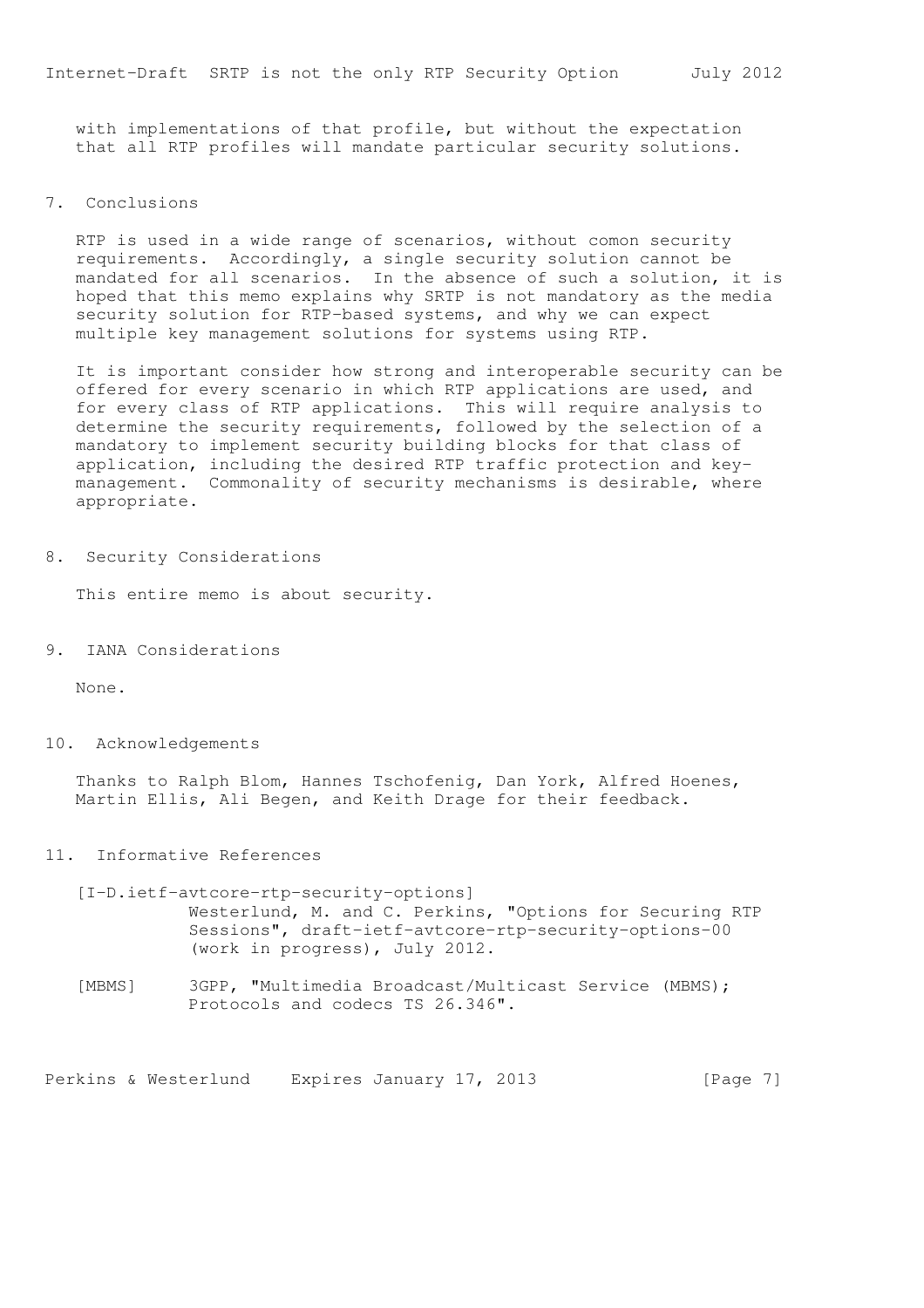Internet-Draft SRTP is not the only RTP Security Option July 2012

- [RFC0768] Postel, J., "User Datagram Protocol", STD 6, RFC 768, August 1980.
- [RFC0793] Postel, J., "Transmission Control Protocol", STD 7, RFC 793, September 1981.
- [RFC3365] Schiller, J., "Strong Security Requirements for Internet Engineering Task Force Standard Protocols", BCP 61, RFC 3365, August 2002.
- [RFC3550] Schulzrinne, H., Casner, S., Frederick, R., and V. Jacobson, "RTP: A Transport Protocol for Real-Time Applications", STD 64, RFC 3550, July 2003.
- [RFC3711] Baugher, M., McGrew, D., Naslund, M., Carrara, E., and K. Norrman, "The Secure Real-time Transport Protocol (SRTP)", RFC 3711, March 2004.
- [RFC4340] Kohler, E., Handley, M., and S. Floyd, "Datagram Congestion Control Protocol (DCCP)", RFC 4340, March 2006.
- [RFC4614] Duke, M., Braden, R., Eddy, W., and E. Blanton, "A Roadmap for Transmission Control Protocol (TCP) Specification Documents", RFC 4614, September 2006.
- [RFC5479] Wing, D., Fries, S., Tschofenig, H., and F. Audet, "Requirements and Analysis of Media Security Management Protocols", RFC 5479, April 2009.

Authors' Addresses

 Colin Perkins University of Glasgow School of Computing Science Glasgow G12 8QQ UK

Email: csp@csperkins.org